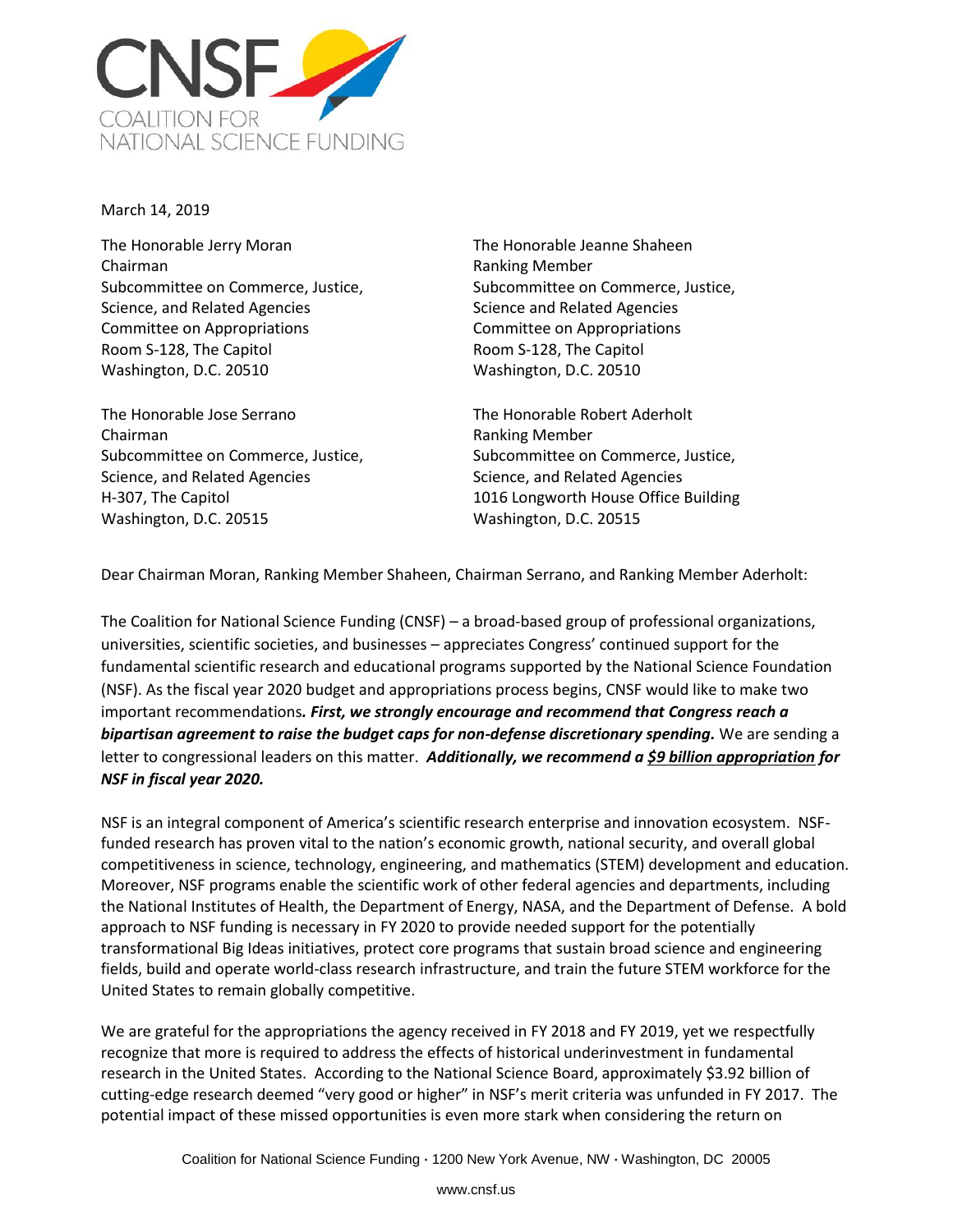investment of fundamental scientific research and the significant investments that other nations – both allies and adversaries – are making in comparable research areas.

Within this \$3.92 billion in unmet STEM funding opportunities are many essential activities and areas of discovery and development. Specifically, funding for the Education and Human Resources (EHR) Directorate has stagnated for many years, leaving critical gaps in our ability to address fundamental challenges for K-12, undergraduate, and graduate STEM education. Stagnation in key U.S. talent development programs comes as our national security leaders are sounding alarm bells over foreign talent recruitment programs which are effectively siphoning STEM capacity from the United States and elsewhere to countries that are strongly investing while we remain complacent. Additionally, NSF is working to broaden participation in the STEM fields, but current funding levels are far short of what the United States needs to close the achievement gap and enable necessary progress through efforts such as INCLUDES. To ensure we have a workforce prepared to serve our present and future government, business, and academic needs, especially given global competition and national security concerns, we have no choice but to invest strongly in the NSF's EHR programs.

Current NSF funding also falls short in national priority areas such as artificial intelligence (AI), quantum information sciences, and advanced manufacturing. Late last year, there was bipartisan and bicameral support for the enactment of H.R. 6227, the National Quantum Initiative Act. The legislation correctly called for continued federal support for maximizing the nation's quantum research and capabilities. Specifically, the legislation called for the establishment of five new NSF-funded quantum centers and continued support for existing NSF-funded quantum research. Likewise, the White House and Congress are also championing increased support for AI and advanced manufacturing at the NSF. The scale of need in these critical priority areas far outpaces NSF's current resource level. For example, NSF's core AI-focused program recently received \$170 million worth of high-quality proposals, while the entire division budget within which the program sits is only \$120 million. Simply put, without growth, NSF cannot balance these critical investments with its broad support of core research across disciplines.

In addition to research and education, NSF faces dramatic unmet infrastructure needs. A 2017 Request for Information on mid-scale research infrastructure returned \$8 billion worth of infrastructure ideas, of which \$2 billion were deemed transformational to U.S. science and engineering. NSF's FY 2019 request for midscale research proposed \$60 million, addressing a tiny fraction of mid-scale needs. NSF's pipeline for major construction projects has also dried up as funding stagnation caused several years of deferred planning for large facilities. Past investments in these facilities have led to incredible discoveries and the creation of whole new fields of science such as gravitational wave astronomy. NSF must have the resources available to build the next great generation of facilities to continue U.S. leadership.

While we have highlighted a few of the important underfunded priorities that represent potential missed opportunities, a focus on these examples must be additive and cannot result in neglect of other science fields, lest we find ourselves in a similar situation with these other areas of research down the road. The ongoing work of supporting essential research across all scientific disciplines, from physical sciences to social and behavioral sciences, from nanotechnology to large-scale infrastructure, and disciplinary and multi-disciplinary research, continues to be the bedrock of NSF's mission.

NSF faces enormous unmet funding needs due to a cumulative stagnation over many years. As a first step to address these needs, we urge an appropriation of **\$9 billion for NSF** in FY 2020.

Sincerely,

The Coalition for National Science Funding (CNSF)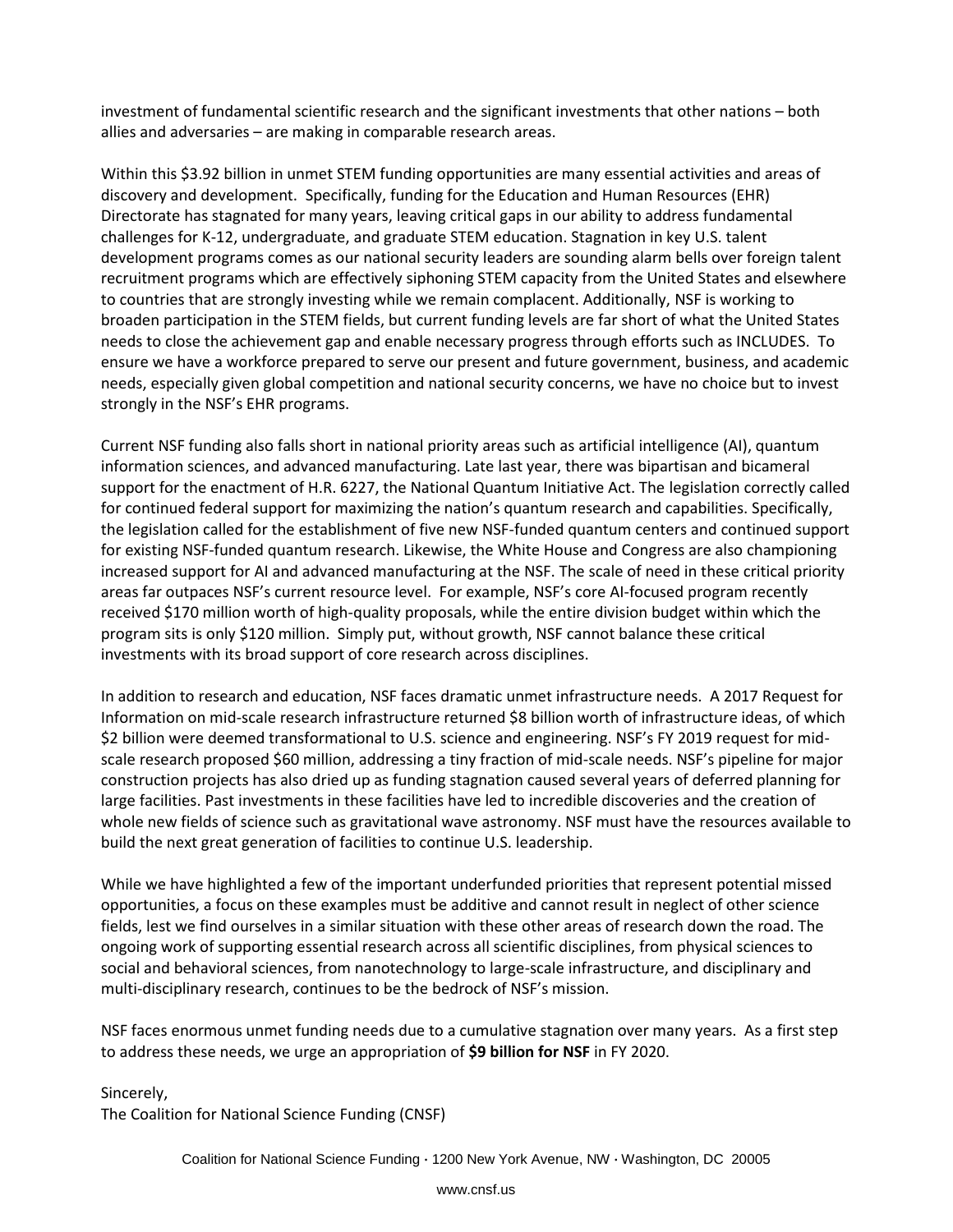Acoustical Society of America American Anthropological Association American Association of Geographers American Association of Physicists in Medicine American Association of Physics Teachers American Astronomical Society American Chemical Society American Educational Research Association American Geophysical Union American Geosciences Institute American Institute for Medical and Biological Engineering American Institute of Physics American Mathematical Society American Physiological Society American Phytopathological Society American Political Science Association American Psychological Association American Society for Biochemistry & Molecular Biology American Society for Engineering Education American Society of Civil Engineers American Society of Mechanical Engineers American Society of Plant **Biologists** American Sociological Association American Statistical Association

Arafune Government Relations, LLC Archaeological Institute of America Arizona State University Association for Psychological Science Association for Women in Mathematics Association of American Medical Colleges Association of American Universities Association of Public and Land-grant Universities Association of Research Libraries Association of Science-Technology Centers Bagley Group, LLC Battelle Biophysical Society Boise State University Bose Washington Partners, LLC Boston University Brandeis University Brown University California Institute of Technology Cavarocchi Ruscio Dennis Associates, LLC Coalition for Academic Scientific Computation Computing Research Association Consortium of Social Science Associations Consortium of Universities for the Advancement of Hydrologic Science Inc. Cornell University Council of Graduate Schools Council on Governmental Relations

Council on Undergraduate Research Duke University Ecological Society of America Entomological Society of America Eversole Associates Federation of American Societies for Experimental Biology Federation of Associations in Behavioral & Brain Sciences Florida State University Geological Society of America George Mason University Georgetown University Georgia Institute of **Technology** Harvard University Human Factors and Ergonomics Society Illinois Institute of Technology Incorporated Research Institutions for Seismology Indiana University IEEE-USA Knowledge Alliance Lehigh University Lewis-Burke Associates LLC Linguistic Society of America Massachusetts Institute of **Technology** Materials Research Society Mathematical Association of America Michigan State University Michigan Technological University Museum of Science, Boston National Association of Marine Laboratories National Communication Association National Postdoctoral Association